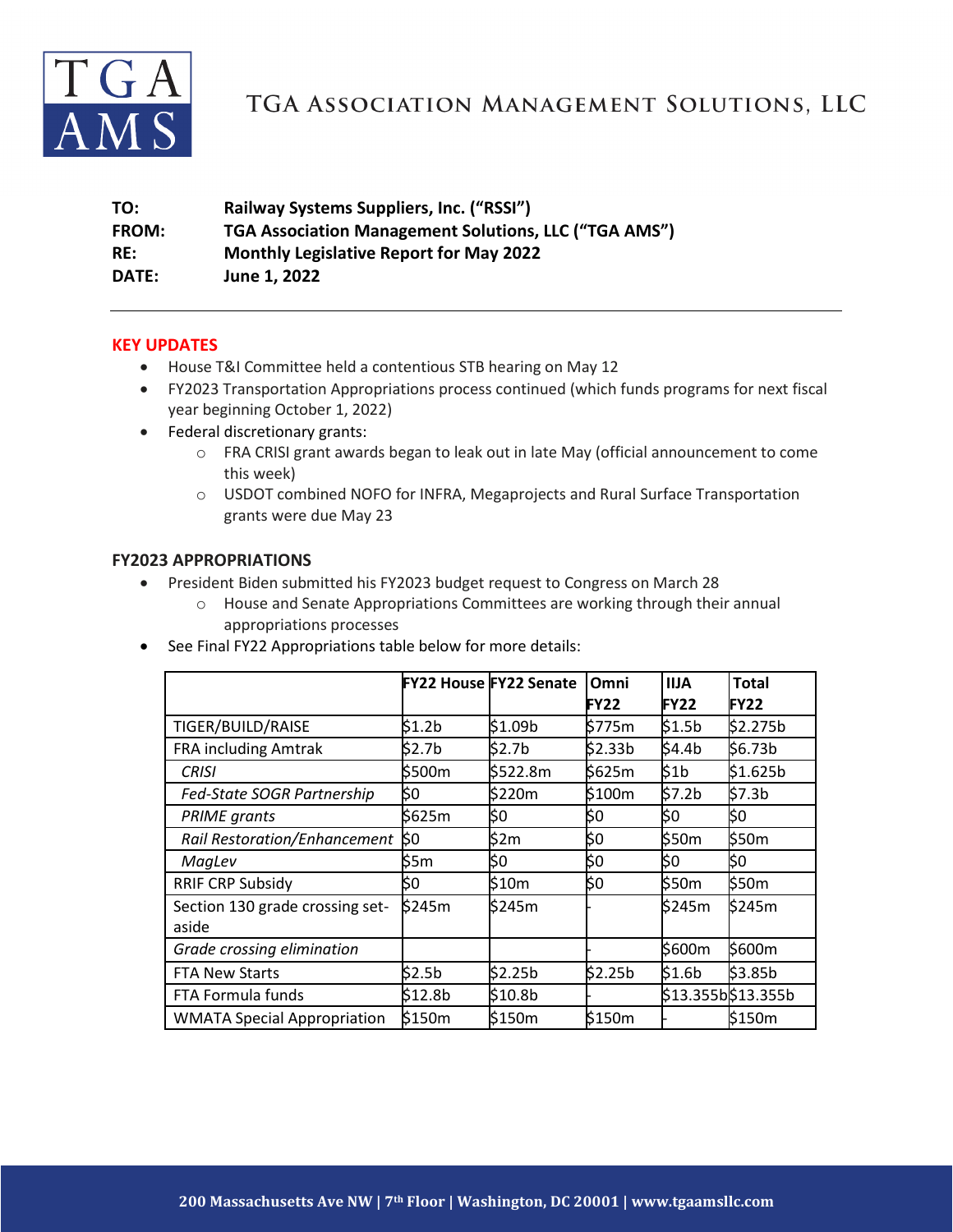# **BUILD BACK BETTER (BBB) ACT/BUDGET RECONCILIATION**

- Budget reconciliation is a process through which only requires 50+1 votes in the Senate that Democrats are attempting to push many social spending programs
- On May 27, it was reported that Senator Joe Manchin (D-WV) is in talks with Senate Majority Leader Chuck Schumer (D-NY) about passing a climate, energy and deficit-reduction package. "The productive spirit of the Manchin-Schumer talks leads some senators to believe a reconciliation bill, with roughly \$300 billion in energy tax credits and \$800 billion in new revenue, is possible"
- As a reminder, the roughly \$1.75 trillion partisan social spending bill, the Build Back Better Act (BBB) was passed by the House on November 19, 2021 on a vote of 220 to 213
	- o House-passed bill included \$10 billion for high-speed rail projects

## **CHINA TRADE & COMPETITIVENESS BILL**

- On May 12, the **[Conference Committee](https://www.commerce.senate.gov/2022/5/conference-committee-on-bipartisan-innovation-and-competition-legislation/09f47b9c-1609-4129-9704-5cde059883a3)** (107 members) on the Senate-passed U.S. Innovation & Competition Act (USICA – **[S 1260](https://www.congress.gov/bill/117th-congress/senate-bill/1260/text?q=%7B%22search%22%3A%5B%22S.1260%22%2C%22S.1260%22%5D%7D&r=1&s=3)** (and **[here](https://www.govinfo.gov/content/pkg/BILLS-117hr4521eas/pdf/BILLS-117hr4521eas.pdf)**)- , passed as a Senate Amendment to HR 4521 on 3/28/22 - **[vote of 68-28](https://www.senate.gov/legislative/LIS/roll_call_votes/vote1172/vote_117_2_00109.htm)**) and the House-passed America COMPETES Act (**[HR 4521](https://www.congress.gov/bill/117th-congress/house-bill/4521/text?q=%7B%22search%22%3A%5B%22HR4521%22%2C%22HR4521%22%5D%7D&r=1&s=5)** (and **[here](https://www.govinfo.gov/content/pkg/BILLS-117hr4521eh/pdf/BILLS-117hr4521eh.pdf)**) – passed on 2/4/22 - **[vote of 222 to 210](https://clerk.house.gov/Votes/202231)**) met for the first time. Senator Maria Cantwell (D-WA), Chair of the Senate Commerce, Science, and Transportation Committee, Chaired the meeting. Rep. Eddie Bernice Johnson (D-TX), Chair of the House Science, Space, and Technology Committee, led the House delegation.
	- o Senate passed its U.S. Innovation and Competition Act on March 28, 2022 after the House passed its COMPETES Act on February 4, 2022. The bill is aimed at improving supply chain woes and strengthening American competitiveness and trade
	- o See summary **[here](https://www.akingump.com/en/news-insights/america-competes-act-v-us-innovation-and-competition-actsummary-of-key-differences-and-takeaways-part-2.html)** for key provisions and differences in the two bills

## **SURFACE TRANSPORTATION BOARD**

- Current STB members:
	- o **Chairman Martin Oberman (Democrat)**: Former Chairman of Metra in Chicago. Named STB Chairman at the beginning of the Biden administration
	- o **Robert Primus (Democrat):** Career Democratic staffer on Capitol Hill, formerly served as Chief of Staff to Rep. Nanette Barragan (D-CA), Rep. Michael Capuano (D-MA), and Rep. Tony Cardenas (D-CA)
	- o **Karen Hedlund (Democrat)**: former Obama FRA Deputy Administrator
	- o **Vice Chair Patrick Fuchs (Republican):** Former Senate Commerce Committee staffer under Chairman John Thune (R-SD) who is well versed on regulatory issues affecting the railroad industry. He has been very friendly to freight railroads and we know where he stands on the issues
	- o **Michelle Schultz (Republican):** Previously spent 14 year in leadership roles with SEPTA and had a career in law before that
- The STB has broad regulatory oversight of railroads and is a key agency to monitor. At the beginning of January, after being confirmed easily by the Senate, STB nominees Michelle Schultz and Robert Primus started their five-year terms on the STB as board members. It represents the first time the board has had its full complement of five members since the 2015 STB Reauthorization Act expanded the board from three to five
- The most high-profile item before the STB this year has been the potential merger between Canadian Pacific and Kansas City Southern, but the board is also still considering several major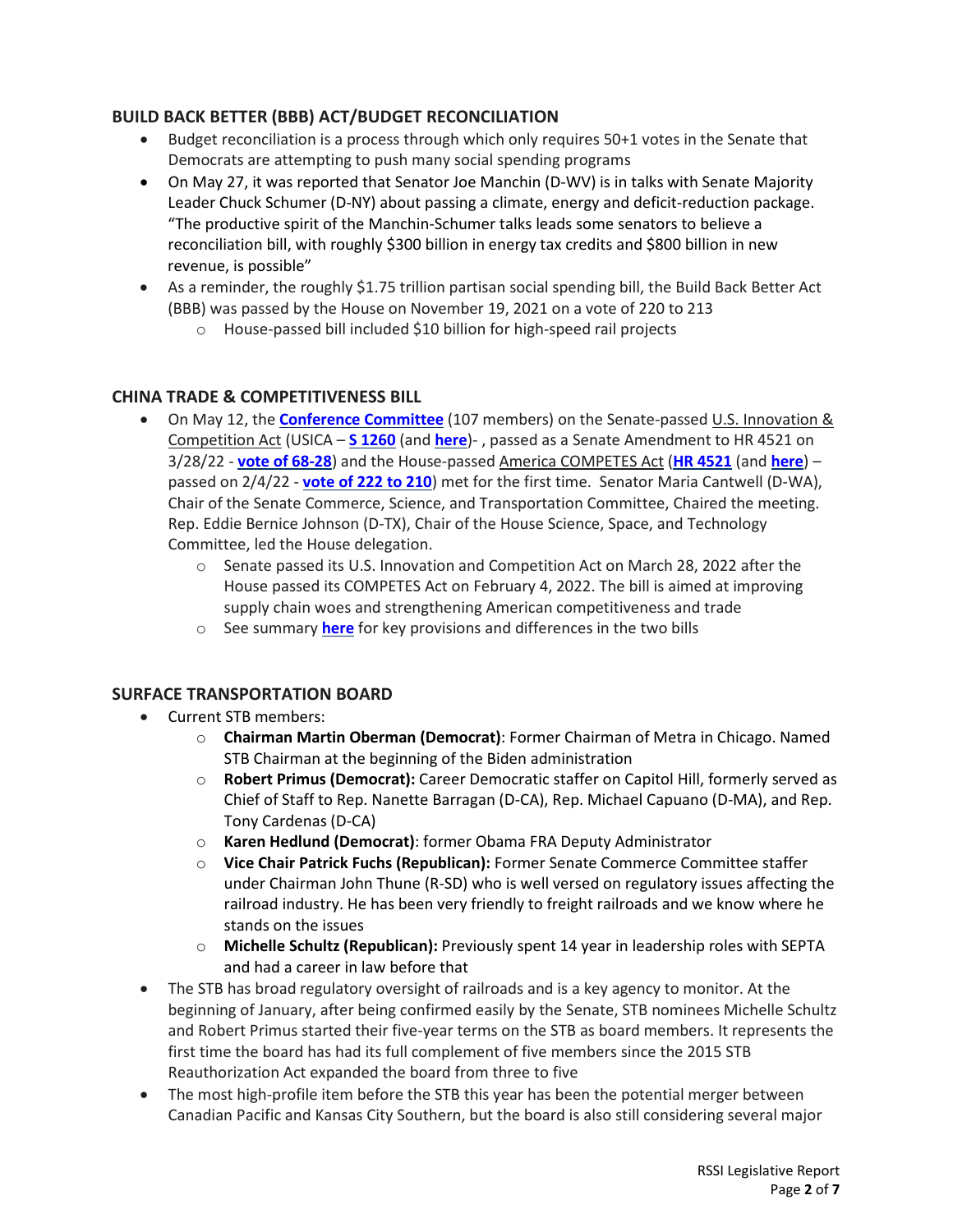rules with huge implications for the railroads: 1) forced access/reciprocal switching and 2) NPRMs on shipper/railroad rate disputes

- o On May 6, 2022, the Surface Transportation Board (STB) **[announced](https://www.stb.gov/news-communications/latest-news/pr-22-28/)** that it will require certain railroads to submit service recovery plans as well as provide additional data and regular progress reports on rail service, operations, & employment. **[BNSF](https://dcms-external.s3.amazonaws.com/DCMS_External_PROD/1653307618474/304582.pdf)**, **[CSX](https://www.railwayage.com/wp-content/uploads/2022/05/304582.pdf)**, **[Norfolk](https://www.railwayage.com/wp-content/uploads/2022/05/304583.pdf) [Southern](https://www.railwayage.com/wp-content/uploads/2022/05/304583.pdf)** (NS) & **Union [Pacific](https://www.railwayage.com/wp-content/uploads/2022/05/304578.pdf)** (UP) have submitted service recovery plans. The plans can also be found **[here](https://www.stb.gov/proceedings-actions/filings/)**
- $\circ$  The STB held public meetings on April 26 and 27 to discuss rail service issues
	- Class Is mostly got grilled for how they have handled cargo amid continued supply chain disruptions. STB Chair Oberman made it clear that he's frustrated with the railroad industry's excessive delays, fees and failures to ship goods at agreed upon dates and times
- o The **[STB approved the CSX-Pan Am](https://www.railwayage.com/regulatory/stb-approves-csx-pan-am-combination/) merger** on April 14
- o The STB held a **Public [Meeting](https://www.govinfo.gov/content/pkg/FR-2022-01-03/pdf/2021-28396.pdf)** on March 15-16 concerning the forced access/reciprocal switching regulations
	- **AAR [statement](https://www.aar.org/forced-switching?utm_source=The+Signal&utm_campaign=a38005e484-EMAIL_CAMPAIGN_2018_01_16_COPY_01&utm_medium=email&utm_term=0_70b8080426-a38005e484-49720605) opposing** this effort
	- See the US Department of Justice comments on reciprocal switching **[here](https://www.justice.gov/atr/page/file/1479511/download)** and other comments **[here](https://www.stb.gov/proceedings-actions/search-stb-records/)** (type in EP 711 on Docket Number box)
	- Also, see Railway Age article, "**A Primer on [Reciprocal](https://www.railwayage.com/regulatory/a-primer-on-reciprocal-switching/?utm_source=&utm_medium=email&utm_campaign=31454) Switching**."
	- On March 23, the STB issued a decision allowing supplemental written comments and extending the ex parte communications period in the Reciprocal Switching proceeding. Following the March 15/16 hearing, the **STB [decided](https://www.stb.gov/news-communications/latest-news/pr-22-19/) to allow interested persons to file [supplemental](https://www.stb.gov/news-communications/latest-news/pr-22-19/) written comments** limited to issues raised at the hearing or in written materials submitted in response to the Board's December 28, 2021 notice.
- $\circ$  Regarding CP-KCS, on March 16 the STB noted that CP submitted 2019 baseline GT/M data for CP and KCS lines that is different from data in the Master Segment Table that was submitted. And on Feb 28, CN formally requested, via a **Responsive [Application](https://dcms-external.s3.amazonaws.com/DCMS_External_PROD/1646172009341/304041.pdf)**, to the STB to divest the parallel Springfield Line to CN's as a condition of any approval of the proposed CP-KCS merger. CN argued that, "Allowing CP to consolidate control over two routes between Kansas City, on the one hand, and Chicago, Detroit, and Eastern Canada, on the other hand, would diminish competitive alternatives for rail customers particularly because the CP-KCS application makes clear that CP will favor its existing Chicago-Kansas City route over potential routings involving the parallel Springfield Line." CN has also intimated that it will invest in the creation of the Kansas City Speedway, if granted control over the line, bringing significant environmental benefits by removing 80,000 trucks a year from the road

## **INFRASTRUCTURE BILL (IIJA)/BIPARTISAN INFRASTRUCTURE LAW (BIL)**

See links below for some helpful summaries of programs and provisions contained in the IIJA/BIL:

| <b>WH technical asst guide (NEW)</b>       | <b>USDOT BIL NOFO Tracker</b>                        |  |  |
|--------------------------------------------|------------------------------------------------------|--|--|
| <b>Section 130 program BIL fact sheet</b>  | <b>Brookings Online Hub</b>                          |  |  |
| <b>CRS Report on FHWA programs in IIJA</b> | <b>CRS Report on passenger rail programs in IIJA</b> |  |  |
| <b>White House Guidebook</b>               | <b>Updated WH Fact Sheet</b>                         |  |  |
| <b>White House Fact Sheet</b>              | <b>USDOT State Fact Sheets</b>                       |  |  |
| <b>AASHTO IIJA Summary 9 15 2021</b>       | <b>APTA IIJA Passenger Rail Investment</b>           |  |  |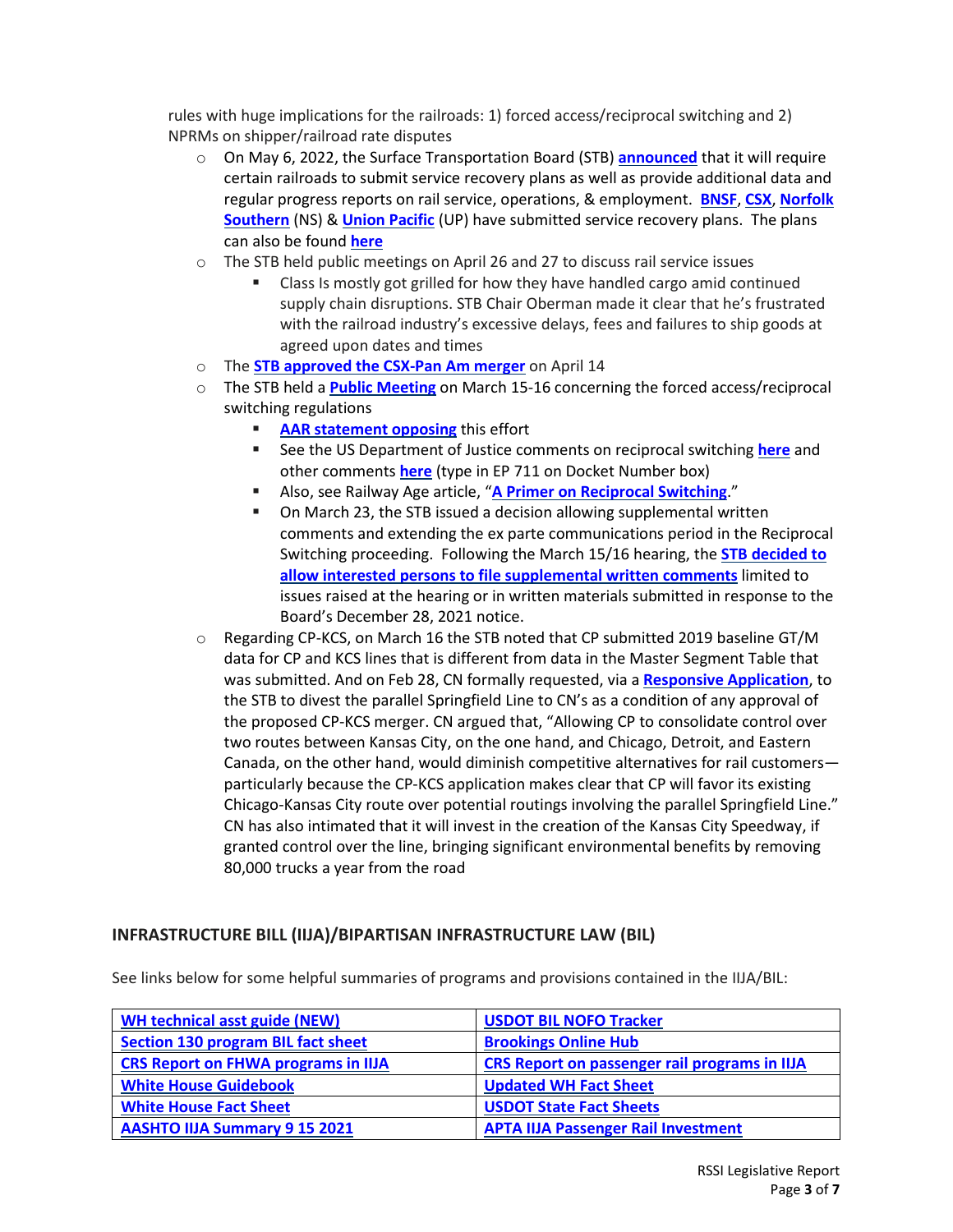| <b>ARTBA IIJA Summary 8 2 2021</b>                | <b>FTA Key Priorities</b>                          |
|---------------------------------------------------|----------------------------------------------------|
| <b>IIJA Summary</b>                               | <b>CBO Score of IIJA</b>                           |
| <b>National Association of Regional Councils</b>  | <b>Dept. of Energy IIJA Fact Sheet</b>             |
| <b>National Association of Counties NACo</b>      | <b>T&amp;I Links to Excel Apportionment Charts</b> |
| <b>APTA IIJA Public Transportation Investment</b> | <b>AASHTO Implementation Outline for IIJA</b>      |

- As a reminder, \$1.2 trillion five-year bill was signed into law on November 15
	- o Bill includes \$550 billion in new spending
	- o \$66 billion for passenger and freight rail
		- \$36B Fed-State Partnership for Intercity Passenger Rail grants
		- **516B Amtrak National Network**
		- **56B Amtrak NEC**
		- $\overline{\phantom{a}}$  \$5B FRA CRISI grants
		- **53B new FRA rail crossing elimination program**
	- o \$39 billion for transit
		- \$19.15B increased contract authority for formula funding
		- \$4.75B State of Good Repair
		- \$8B FTA CIG/New Starts
- Other key grant programs in the bill
	- o New Megaprojects grant program (freight and passenger rail eligible) funded at \$10B
	- o USDOT RAISE (formerly BUILD or TIGER grants) funded at \$7.5B
	- o USDOT INFRA grants funded at \$3.2B
	- o \$50M/year to subsidize credit risk premium for RRIF loans

#### • **\*Key programs of importance to RSSI**

- 
- o New rail crossing elimination grant program funded at \$3B<br>
o Section 130 funded at \$245M/vear from FY 2022-2026 with Section 130 funded at \$245M/year from FY 2022-2026 with several key policy changes:
	- The bill removes the requirement that at least half of the funds set aside for the Section 130 program must be for the installation of protective devices at railway-highway crossings
	- The bill increases the Federal share for projects funded under the Section 130 program from 90 to 100 percent, as well as clarifies that the replacement of functionally obsolete warning devices is an eligible expense
	- **The bill also increases the amount of state incentive payment at-grade crossing** closures from \$7,500 to \$100,000 and increases the set-aside for compilation and analysis of data from 2 percent up to 8 percent
	- Regarding eligibility, the bill emphasizes eligibility for projects to reduce pedestrian fatalities and injuries from trespassing at grade crossings, and states that it is the sense of Congress that the DOT should, where feasible, coordinate efforts to prevent or reduce trespasser deaths along railroad rights-of-way and at or near railway highway crossings
		- This section also requires the Comptroller General of the United States to submit a report that includes an analysis of the effectiveness of the Section 130 program as a set-aside within HSIP
- o FRA CRISI grants funded at \$5B
	- Expands eligibility to include rehabilitating, remanufacturing, procuring, or overhauling locomotives that result in a significant reduction in emissions; researching, developing, and testing innovative rail technology; and developing and implementing measures to prevent trespassing and reduce injuries and fatalities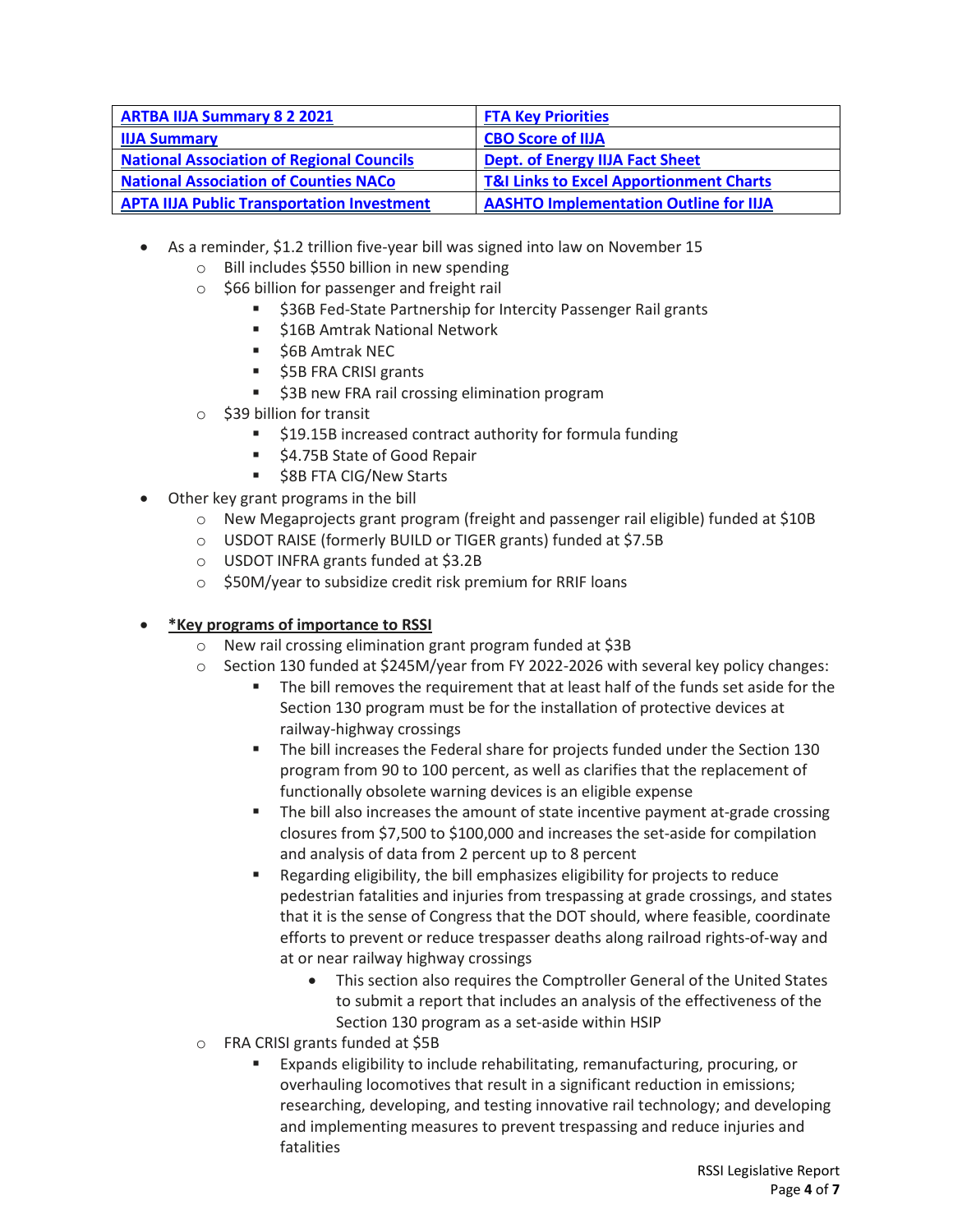- Other key provisions:
	- $\circ$  Codifies the One Federal Decision executive order which streamlines the permitting process by consolidating decision-making processes and expediting deadlines.
	- o FRA Railroad Research and Development program funded an average of \$45 million per Fiscal Year
		- $\circ$  Including up to \$4.5 million per FY for grants to establish and maintain a Center of Excellence to advance the safety, efficiency, and reliability of rail
	- $\circ$  Includes a Highway Cost Allocation Study, the first since 1997. This study will help Congress better ensure different highway users, including commercial motor vehicles, cover their fair share of costs to maintain our nation's roads and bridges
	- o Includes National Motor Vehicle Per-Mile User Fee (VMT) Pilot program to demonstrate a national VMT, including for commercial motor vehicles, to restore and maintain longterm solvency of the Highway Trust Fund
	- o Establishes an FRA blocked crossings portal pilot program
	- $\circ$  What is notably NOT in the bill
		- No changes were made to the federal truck size or weights
		- **Minimum crew size mandates**
		- **LNG** by rail prohibition
		- **Restrictive labor provisions**
		- Yardmaster HOS

## **CONGRESSIONAL HEARINGS**

- May 25, 2022. The House Committee on Appropriations held a FY 2023 Member Day hearing to discuss member priorities in the FY 2023 Transportation/Housing and Urban Development appropriations bill. Committee **[Link](https://appropriations.house.gov/events/hearings/fiscal-year-2023-member-day)**.
- May 25, 2022. Senate Committee on Commerce, Science and Transportation convened an Executive Session to consider several pieces of legislation, including: the "Transportation Fuel Market Transparency Act" (**S [4217](https://www.cantwell.senate.gov/imo/media/doc/S.4217%20Transportation%20Fuel%20Market%20Transparency%20Act%20GOE22305.pdf)**), et al. **[Committee](https://www.commerce.senate.gov/2022/5/executive-session/7aae60be-bc26-47a8-8eaf-872d59847309) Link**. The bill was favorably reported by the Committee on May 25, 2022
- May 12, 2022. The House Committee on Transportation and Infrastructure, Subcommittee on Railroads, Pipelines, and Hazardous Materials held a hearing to discuss and receive testimony on, "Board Member Views on Surface Transportation Board Reauthorization." **[Committee](https://transportation.house.gov/committee-activity/hearings/board-member-views-on-surface-transportation-board-reauthorization) Link and [Testimony](https://transportation.house.gov/committee-activity/hearings/board-member-views-on-surface-transportation-board-reauthorization)**. **Covered by TGA AMS – summary available upon request**
- May 10, 2022. The House Committee on Appropriations, Subcommittee on Transportation, and Housing and Urban Development, and Related Agencies held a hearing to discuss and receive testimony on, "FY 2023 Budget Request for the Department of Transportation." Witness, Pete Buttigieg – US DOT Secretary. **[Committee](https://appropriations.house.gov/events/hearings/fy-2023-budget-request-for-the-department-of-transportation) Link and Testimony**. **Covered by TGA AMS – summary available upon request**
- May 3, 2022. The Senate Committee on Commerce, Science and Transportation held a hearing to discuss and receive testimony on, "Department of Transportation FY 2023 Budget Priorities." Witness, Pete Buttigieg – US DOT Secretary. **[Committee](https://www.commerce.senate.gov/2022/5/department-of-transportation-fiscal-year-2023-budget-priorities) Link and Testimony**.

## **U.S. DEPARTMENT OF TRANSPORTATION/FRA**

• May 19, 2022. The **Federal Railroad [Administration](https://railroads.dot.gov/newsroom/press-releases/federal-railroad-administration-releases-2021-fiscal-year-enforcement)** (FRA) released it "**2021 [Fiscal](https://railroads.dot.gov/sites/fra.dot.gov/files/2022-05/FRA%2007-22%202021%20Enforcement%20Report%20OST%20Final.pdf) Year [Enforcement](https://railroads.dot.gov/sites/fra.dot.gov/files/2022-05/FRA%2007-22%202021%20Enforcement%20Report%20OST%20Final.pdf) Report**." The report summarized regulatory compliance inspections and audits that FRA or state inspectors participating in FRA's rail safety program conducted during the past FY, as well as civil penalty enforcement actions arising from them. In FY 2021, over 70,000 inspections were conducted to assess railroad compliance with regulations and laws governing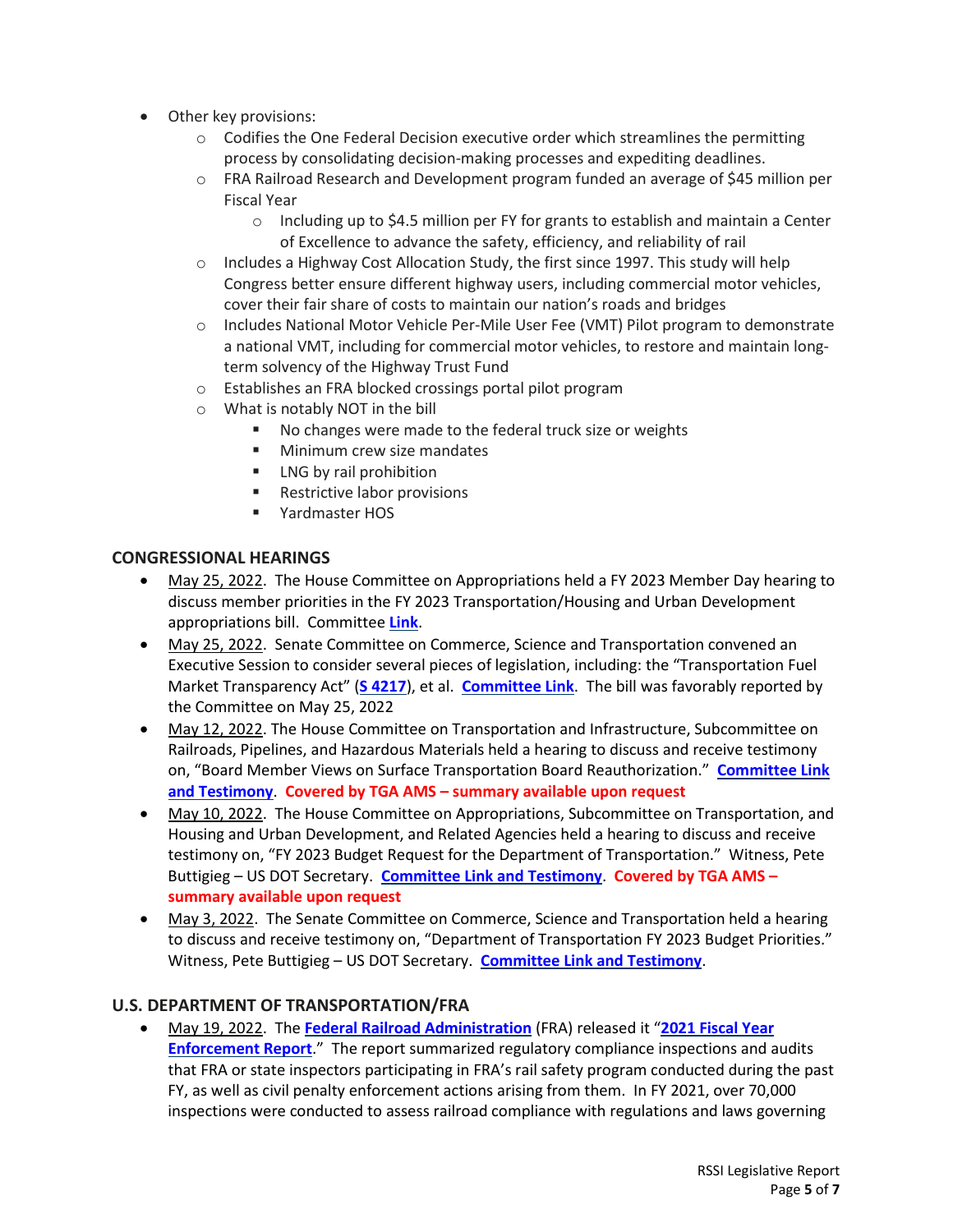track, motive power and equipment, operating practices, signal and train control, hazardous materials, and others.

- May 13, 2022. The Federal Emergency Management Agency (FEMA) issued a Notice of Funding Opportunity (NOFO) making available \$93 million for the **FY 2022 Transit [Security](https://www.fema.gov/print/pdf/node/636197) Grant [Program](https://www.fema.gov/print/pdf/node/636197)**. Eligible public transportation systems including intra-city bus, ferries, and all forms of passenger rail transportation. The program objective is to provide funds to eligible public transportation systems (which include intra-city bus, ferries, and all forms of passenger rail) to protect critical transportation infrastructure and the travelling public from terrorism, and to increase the resilience of the transportation infrastructure itself. See Fact Sheet **[here](https://www.fema.gov/fact-sheet/fiscal-year-2022-transit-security-grant-program-fact-sheet)** and FAQs **[here](https://www.fema.gov/fact-sheet/fiscal-year-2022-transit-security-grant-program-faqs)**. Link to a list of all FEMA Preparedness Grants **[here](https://www.fema.gov/grants/preparedness)**. **Applications are due on June 13, 2022**.
- May 13, 2022. The Federal Railroad Administration (FRA) **[issued](https://railroads.dot.gov/newsroom/press-releases/fra-announces-new-bipartisan-infrastructure-law-program-guide-nationwide-0) a notice** to establish the **Corridor Identification and [Development](https://www.govinfo.gov/content/pkg/FR-2022-05-13/pdf/2022-10250.pdf?utm_medium=email&utm_campaign=subscription+mailing+list&utm_source=federalregister.gov) Program**. The Corridor ID Program was required by the IIJA signed into law on November 15, 2021, to facilitate the development of intercity passenger rail corridors. The FRA is encouraging eligible entities to submit expressions of interest in the Corridor ID Program, and the FRA plans to publish a notice soliciting proposals by eligible entities to participate in the Corridor ID Program in the last quarter of calendar year 2022 – that notice may include funding opportunities. Eligible entities include: 1.) Amtrak; 2.) States; 3.) groups of States; 4.) entities implementing interstate compacts; 5.) regional passenger rail authorities; 6.) regional planning organizations; 7.) political subdivisions of a State, et al. FRA will provide funding (*FRA is authorized to use up to 5 percent of the funding made available for the Federal-State Partnership for Intercity Passenger Rail grants program to carry out planning and development activities*) through cooperative agreements with eligible entities, and will require not less than a 20 percent non-Federal share of eligible costs.
- May 11, 2022. The Federal Transit Administration (FTA) has **named Veronica [Vanterpool](https://www.transit.dot.gov/about/news/federal-transit-administration-announces-veronica-vanterpool-deputy-administrator)** as Deputy Administrator. Vanterpool has served as Senior Advisor in the FTA Office of the Administrator since August 2021. Vanterpool joined the FTA from Delaware Transit Corporation where she served as its first chief innovation officer where she helped launch the state's first ondemand micro-transit service, DART Connect.
- May 3, 2022. President Joe Biden **[announced](https://www.whitehouse.gov/briefing-room/statements-releases/2022/04/29/president-biden-announces-amtrak-board-member-nominees/)** his intent to nominate (the nominations of all of the following five individuals were **sent to the [Senate](https://www.whitehouse.gov/briefing-room/statements-releases/2022/05/03/press-release-nominations-sent-to-the-senate-12/)** on 5/3/22) the following five individuals to serve as members of the Amtrak Board of Directors: David Capozzi, Anthony Coscia, Christopher Koos, Samuel Lathem, and Robin Wiessmann. Note: There are three remaining seats on the Amtrak Board that are still awaiting nominations. The current Amtrak Board of Directors is as follows: Mr. Stephen **[Gardner](https://www.amtrak.com/about-amtrak/executive-leadership/stephen-gardner.html)**, Amtrak President and CEO, Mr. Christopher **[Beall](https://www.amtrak.com/about-amtrak/board-of-directors/christopher-beall.html)**, M. Yvonne **[Brathwaite](https://www.amtrak.com/about-amtrak/board-of-directors/yvonne-brathwaite-burke.html) Burke**, Mr. Thomas **[Carper](https://www.amtrak.com/about-amtrak/board-of-directors/thomas-carper.html)**, Mr. Anthony **[Coscia](https://www.amtrak.com/about-amtrak/board-of-directors/anthony-coscia.html)** – Chairman of the Board, Mr. Albert **[DiClemente](https://www.amtrak.com/about-amtrak/board-of-directors/albert-diclemente.html)**, Mr. Jeffrey **[Moreland](https://www.amtrak.com/about-amtrak/board-of-directors/jeffrey-moreland.html)** – Vice Chairman of the Board and US DOT Secretary Pete Buttigieg. See Amtrak Board of Directors (Title 49 §24302) composition **[here](http://uscode.house.gov/view.xhtml?req=granuleid:USC-prelim-title49-section24302&num=0&edition=prelim)**.
- April 28, 2022. Operation Lifesaver Inc., in partnership with the Federal Railroad Administration (FRA) and the Posner Foundation of Pittsburgh, has **awarded [\\$245,525](https://oli.org/about-us/news/operation-lifesaver-inc-awards-2455k-rail-safety-public-awareness-campaigns-14-states) to 14 states** for rail safety public awareness campaigns. The FRA is contributing \$200,525 to projects in California, Indiana, Louisiana (partial funding), Mississippi, Missouri, New Jersey, New York, North Carolina, Ohio, South Carolina and Texas. The Posner Foundation is contributing \$45,000 to projects in Alabama, Louisiana (partial funding), Pennsylvania and Washington. The grants will fund a variety of crossing safety and trespass prevention public education projects to be conducted in conjunction with OLI's observance of Rail Safety Week September 19-25, 2022.